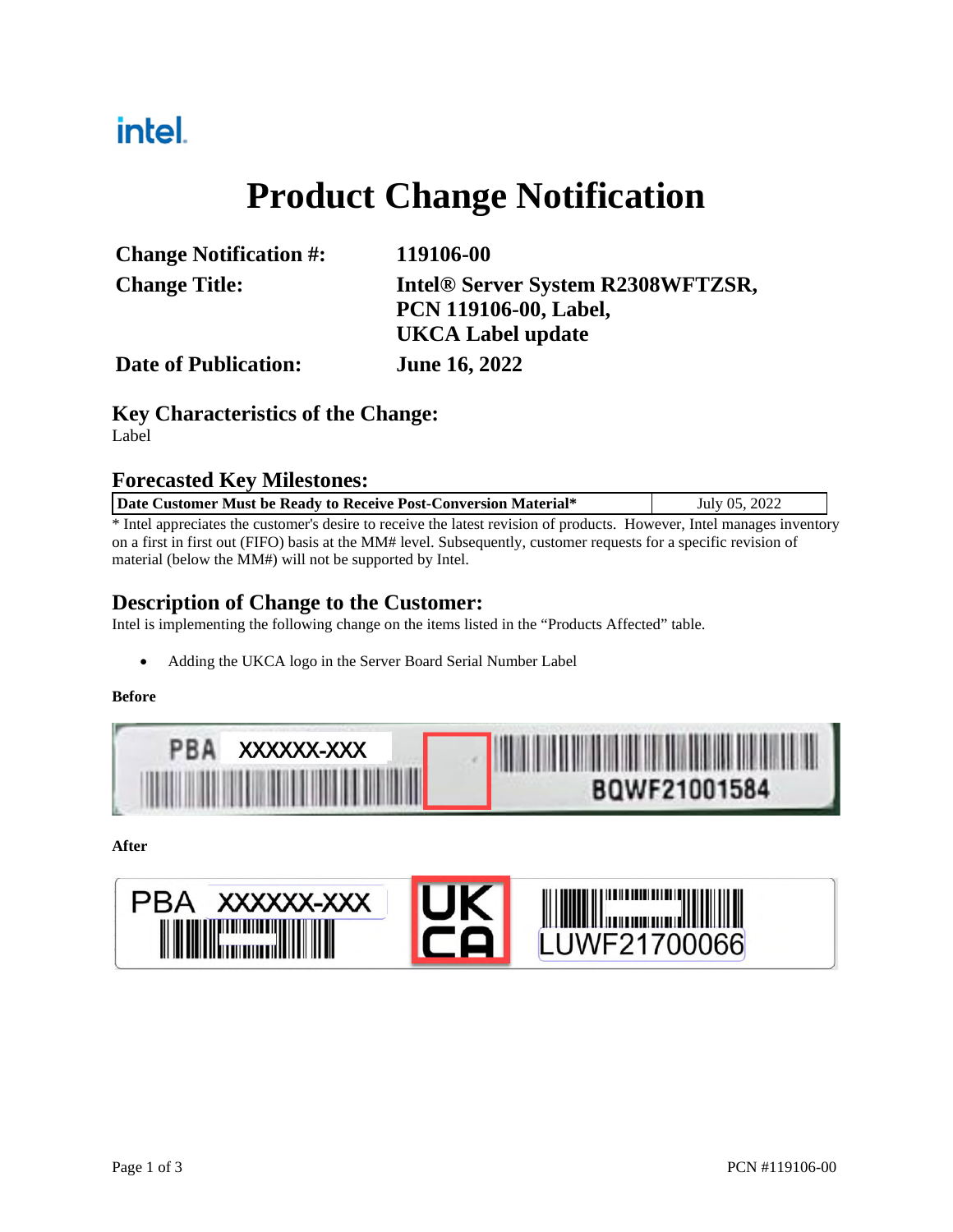## **Customer Impact of Change and Recommended Action:**

Intel anticipates no impact to customers.

Please contact your local Intel Field Sales Representative if you have any further questions about these changes.

## **Products Affected/Intel Ordering Codes:**

| <b>Marketing Name   Product Code</b>                                        |                                   | MM# | <b>Pre Change   Pre Change</b><br>TA | PBA                                                     | <b>Post Change   Post Change</b><br>TA | PBA                                                     |
|-----------------------------------------------------------------------------|-----------------------------------|-----|--------------------------------------|---------------------------------------------------------|----------------------------------------|---------------------------------------------------------|
| Intel <sup>®</sup> Server<br>System<br>R <sub>2308</sub> WFT <sub>ZSR</sub> | R2308WFTZSR   986052   K40014-014 |     |                                      | H48104-961,<br>H48104-951.<br>M71494-951,<br>M71494-961 | K40014-015                             | H48104-962,<br>H48104-952,<br>M71494-952,<br>M71494-962 |

## **PCN Revision History:**

| <b>Date of Revision:</b> | <b>Revision Number:</b> | <b>Reason:</b>           |
|--------------------------|-------------------------|--------------------------|
| June 16. 2022            | 00                      | Originally Published PCN |